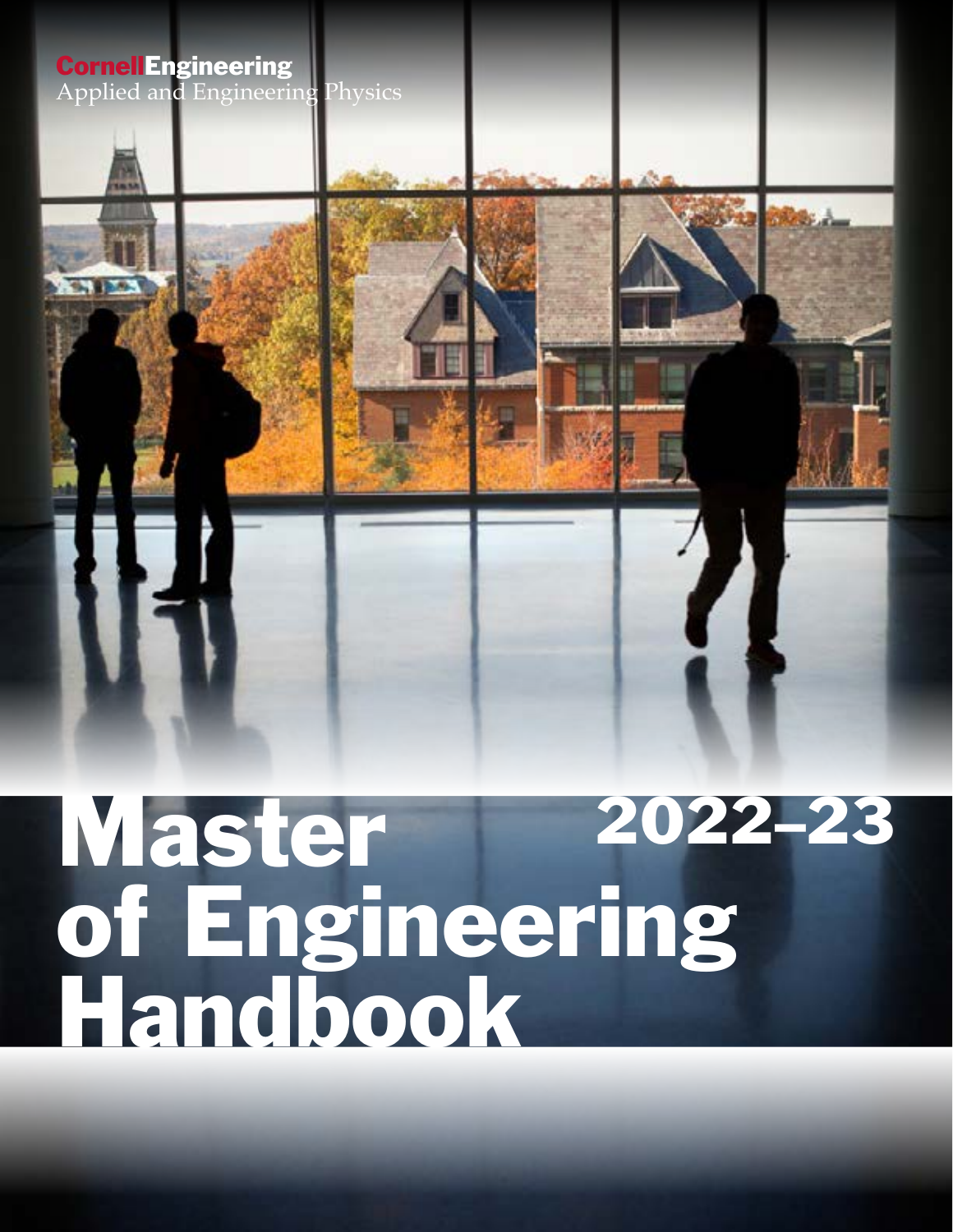## OVERVIEW

The one-year masters program offers advanced study and training in engineering physics. It provides valuable graduate training and research and design project experience sought after by industry, government, and research and development organizations. The goal is to prepare students for cutting-edge industrial and research positions. It combines an interdisciplinary curriculum with a research or design project focused on applying physics to scientific and technological problems. The curriculum is tailored to fit the needs of individual students, and the project offers an opportunity for independent research under the supervision of leading scientists and engineers.

## M.ENG. REQUIREMENTS AND POLICIES IN ENGINEERING PHYSICS

### Faculty Advisor

Each M.Eng. candidate will be assigned a field faculty advisor. This person will oversee the academic progress and serve as an intellectual and professional mentor. You may change your advisor to fit your academic and research interests, but he/she must be a member of the Graduate Field Faculty.

### Curriculum

Students combine a research or design project with electives selected from a variety of applied physics related graduate fields. Thirty credit hours are required, which includes six to twelve credits for the project. Courses include a core curriculum of applied quantum mechanics, statistical mechanics, and applied mathematics in addition to electives in areas of applied physics, computer science, engineering, or biotechnology. The flexibility of the curriculum allows students, in consultation with their advisor, to select a program of study to meet their individual interests and educational goals.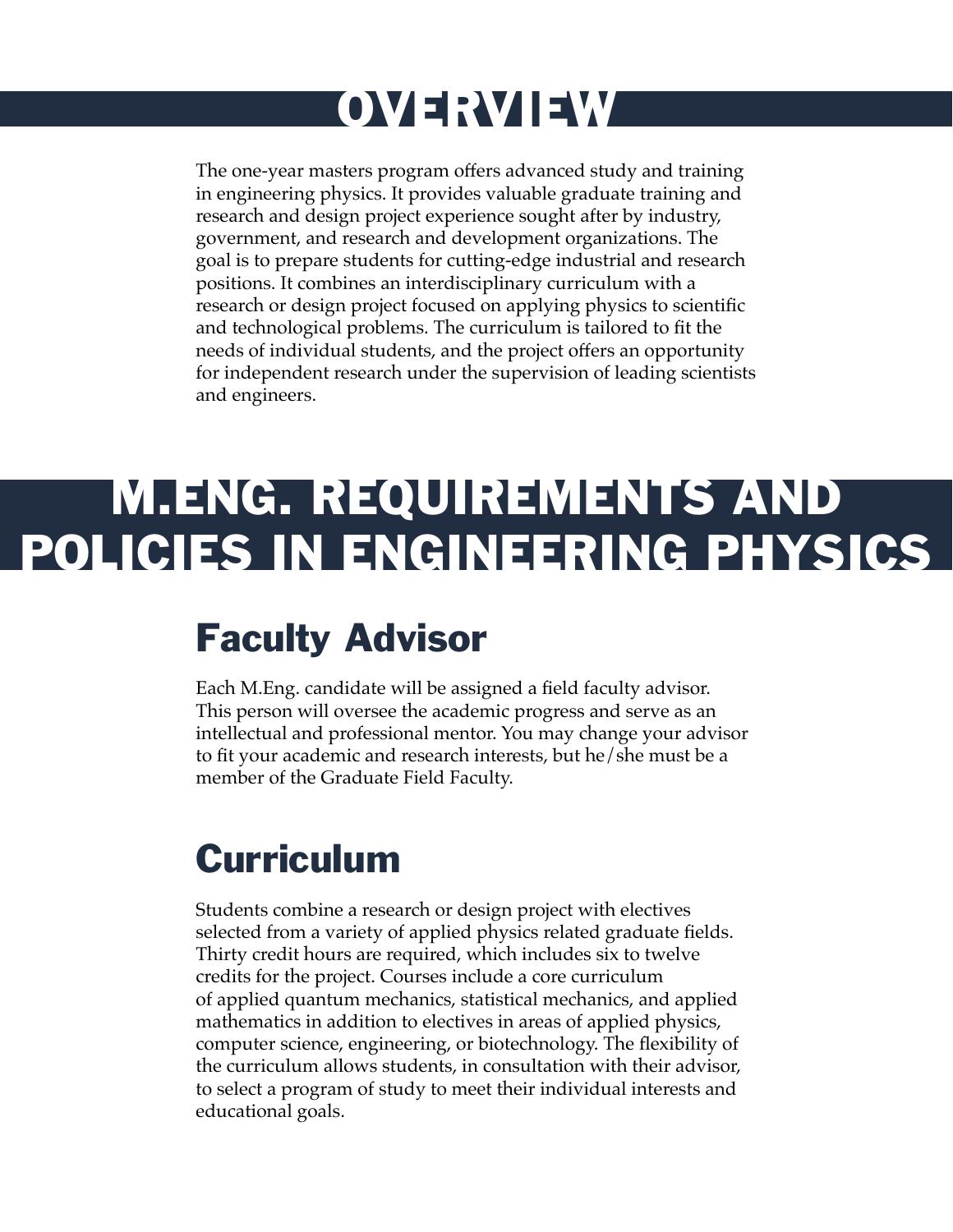### Academic Program **Requirements**

The primary objective of the one-year masters level study in engineering physics is to provide an opportunity for advanced study at the professional level; students who earn the M.Eng. (EP) degree are prepared to move into development or research appointments in industrial or governmental institutions.

The degree requirements permit considerable flexibility in the course program, which is planned by the student in consultation with his/her faculty advisor. The following academic components are required:

#### M.Eng Project (AEP 7510)

An informal study project, experimental or analytical, which requires individual effort and culminates with a formal report. It is usually completed by the end of the second semester but permission to continue through the summer may be obtained. The study project is chosen in consultation with the M.Eng. Director. Typically, the M.Eng. Project Advisor is your faculty advisor, but an appropriate member of the engineering or science faculty may be appointed from outside the field, subject to the approval of the Director of the Master of Engineering Program.

The following are examples of some recent research and design projects completed by students in the program:

- Chemical synthesis and nonlinear optics in microchannels
- On-chip DNA quantification
- Fabrication of graphene-based devices for the study of atomic membrane interfaces
- Silicon nanocrystals for solar cells
- Engineering a radio-frequency scanning tunneling microscope
- Spatially-resolved photocurrent imaging of PbSe quantum dots
- Characterization and measurement of femtosecond pulses using autocorrelation techniques
- Computational simulation of electrohydrodynamic systems pertaining to microand nano-scale fluid flow phenomenon
- Compensation of wake-field-driven energy spread in energy recovery linacs
- 1550nm normal-dispersion femtosecond mode-locking fiber laser
- Technology demonstration of the scanning Double Half Wave Interferometer (DHWI) for use on the Stratospheric Observatory for Infrared Astronomy (SOFIE)
- Vacuum ultraviolet photo ionization studies of fuel-rich ethylene flames
- Wrinkle-based strain-Engineering of WSe2 quantum emitters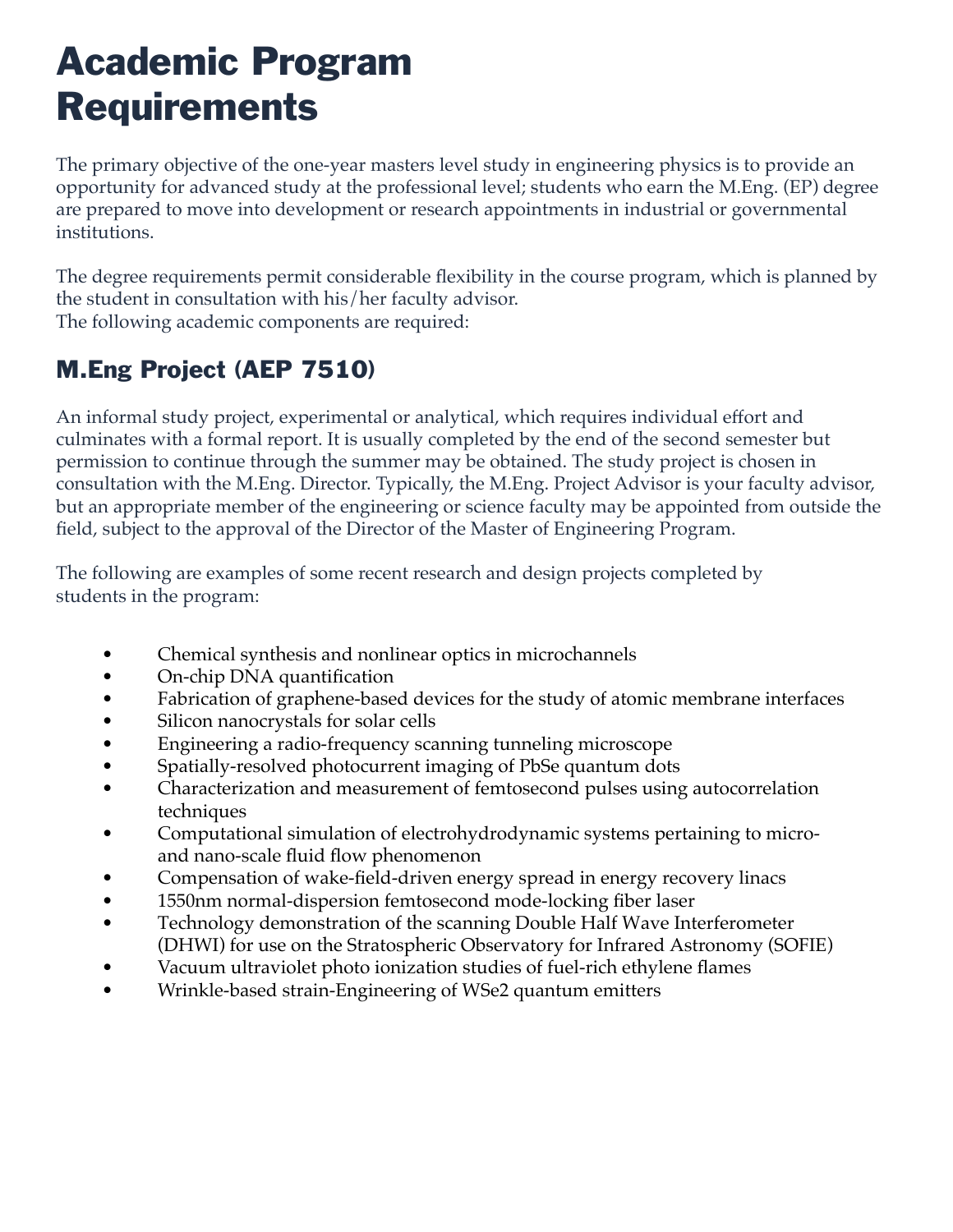#### Academic Program Requirements

- Total number of credits = 30 hours minimum/4000 level or higher
- No grade below C-
- Only 2.0 credits of the 30 hrs minimum may be taken S/U.

#### Required Coursework

| AEP 7530             | "Special Topics Seminar in Applied Physics" (fall term only)                                          | 1 credit (letter grade) |
|----------------------|-------------------------------------------------------------------------------------------------------|-------------------------|
| <b>AEP 7540</b>      | "Special Topics Seminar in Applied Physics" (spring term only)                                        | 1 credit (letter grade) |
| AEP 7510             | "M.Eng. Project"                                                                                      | $6 - 12$ credits        |
| Sequence<br>Course 1 | Graduate level course sequence (>=4000 level) in an area of<br>engineering, applied, or basic science | $3 - 4$ credits         |
| Sequence<br>Course 2 | Graduate level course sequence (>=4000 level) in an area of<br>engineering, applied, or basic science | $3 - 4$ credits         |
| Electives            | Advanced (>=4000 level) courses in an area of<br>engineering, applied, or basic science               | $8 - 16$ credits        |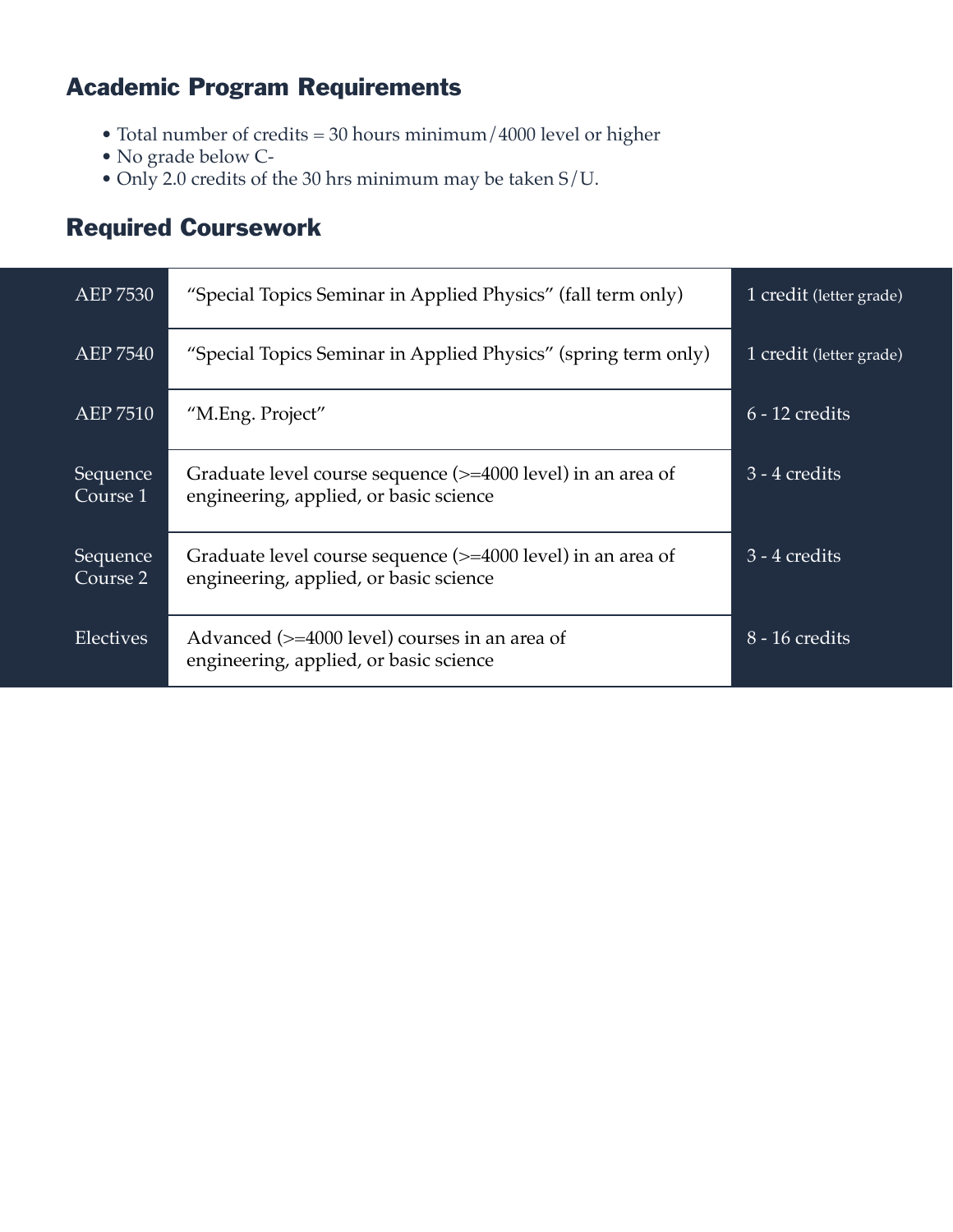#### Possible Technical Sequences (Fall / Spring)

This list is not exclusive. Speak with your faculty advisor regarding other options. The goal is to gain a specialization in an applied field. One course must be taken in the fall semester and the other in spring semester.

- 1. Solid State Physics (AEP 4500) / Applied Solid State Physics (AEP 5500)
- 2. Nanocharacterization (AEP 6610) / Nanofabrication (MSE 5490)
- 3. Nanocharacterization (AEP 6610 / Applied Solid State Physics (AEP 5500)
- 4. Nanocharacterization (AEP 6610) / Electronic Properties of Materials (MSE 6050)
- 5. Thin Film Materials Science (MSE 5430) / Nanofabrication (MSE 5490)
- 6. MicroElectro Mechanical Systems (ECE 4320) / Nanofabrication (MSE 5490)
- 7. MicroElectro Mechanical Systems (ECE 4320) / Applied Solid State Physics (AEP 5500)
- 8. Lasers and Optoelectronics (ECE 4300) / Fiber and Integrated Optics (ECE 4370)
- 9. Lasers and Optoelectronics (ECE 4300) / Quantum & Nonlinear Optics (AEP 4400)
- 10. Quantum Optics (ECE 5310) / Fiber and Integrated Optics (ECE 4370)
- 11. Biophysical Methods (AEP 4700)
- 12. Biophysical Methods (AEP 4700) / Biomedical Optics, Imaging, and Spectroscopy (BME 6260)

Computational Engineering Physics (AEP 4380) is a good spring class to accompany many of these fall options.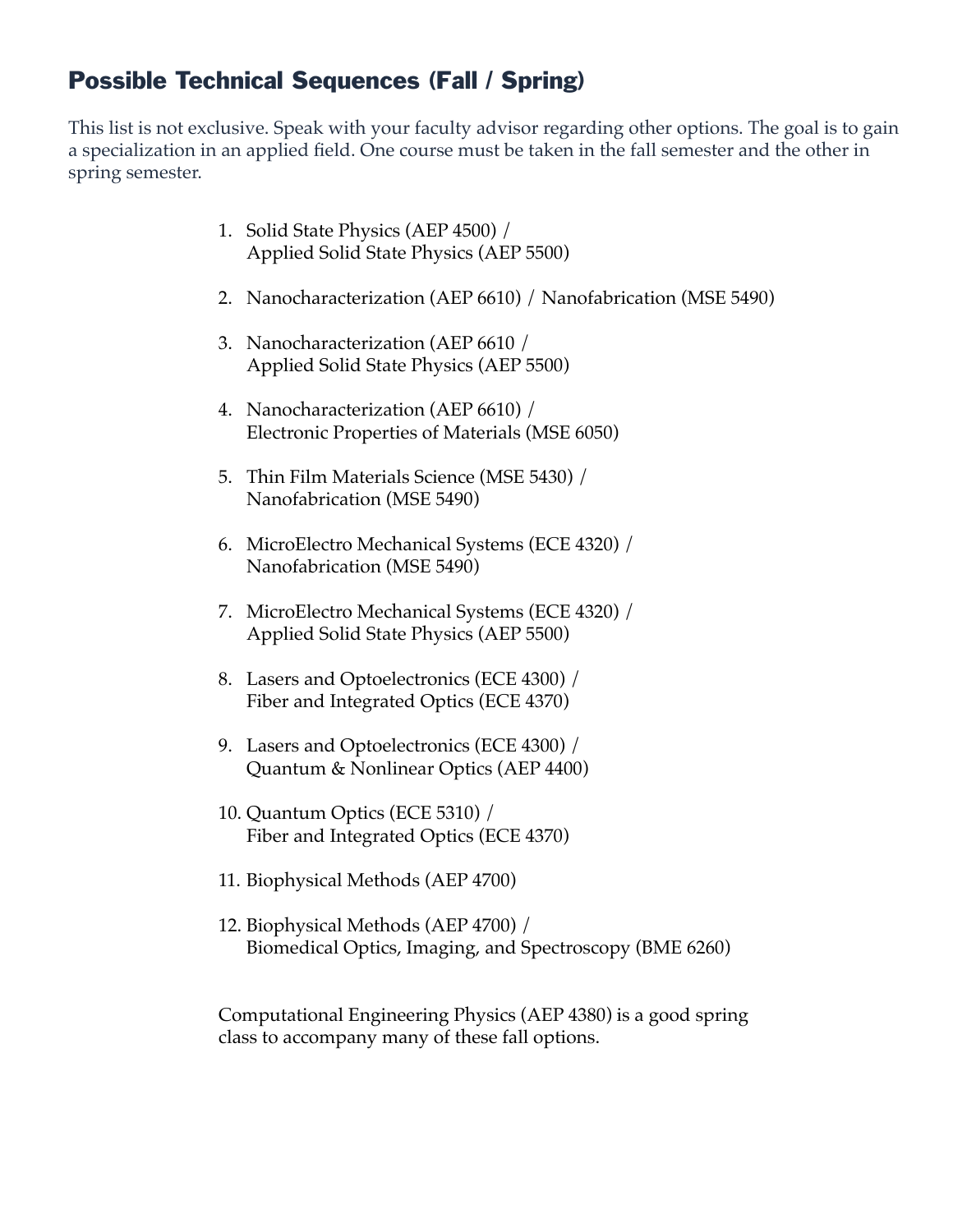### APPLIED PHYSICS GRADUATE FIELD FACULTY

| Brock, Joel D.         | <b>Applied Physics</b>                                                          | jdb20@cornell.edu        |
|------------------------|---------------------------------------------------------------------------------|--------------------------|
| Cohen, Itai            | Physics                                                                         | ic64@cornell.edu         |
| Disa, Ankit            | <b>Applied Physics</b>                                                          | asd47@cornell.edu        |
| DiSalvo, Francis J.    | Chemistry and<br>Chemical Biology                                               | fjd3@cornell.edu         |
| Erickson, David C.     | Mechanical and<br>Aerospace Engineering                                         | de54@cornell.edu         |
| Fatemi, Valla          | <b>Applied Physics</b>                                                          | valla.fatemi@cornell.edu |
| Fennie, Craig J.       | <b>Applied Physics</b>                                                          | fennie@cornell.edu       |
| Fuchs, Gregory D.      | <b>Applied Physics</b>                                                          | gdf9@cornell.edu         |
| Giannelis, Emmanuel P. | <b>Materials Science</b><br>and Engineering                                     | epg2@cornell.edu         |
| Gruner, Sol            | Physics                                                                         | smg26@cornell.edu        |
| Hammer, David A.       | Electrical and<br><b>Computer Engineering</b>                                   | dah5@cornell.edu         |
| Hines, Melissa A.      | Chemistry<br>and Chemical Biology                                               | mah11@cornell.edu        |
| Jena, Debdeep          | Electrical and<br>Computer Engineering,<br>Materials Science and<br>Engineering | dj326@cornell.edu        |
| Kourkoutis, Lena F.    | <b>Applied Physics</b>                                                          | lf56@cornell.edu         |
| Kusse, Bruce R.        | <b>Applied Physics</b>                                                          | brk2@cornell.edu         |
| Lal, Amit              | Electrical and<br><b>Computer Engineering</b>                                   | al274@cornell.edu        |
| Lambert, Guillaume     | <b>Applied Physics</b>                                                          | lambert@cornell.edu      |
| Mak, Kin Fai           | Physics/Applied Physics                                                         | km627@cornell.edu        |
| McEuen, Paul           | Physics                                                                         | plm23@cornell.edu        |
| McMahon, Peter         | <b>Applied Physics</b>                                                          | pmcmahon@cornell.edu     |
| Moses, Jeffrey         | <b>Applied Physics</b>                                                          | jam262@cornell.edu       |
| Muller, David A.       | <b>Applied Physics</b>                                                          | dm24@cornell.edu         |